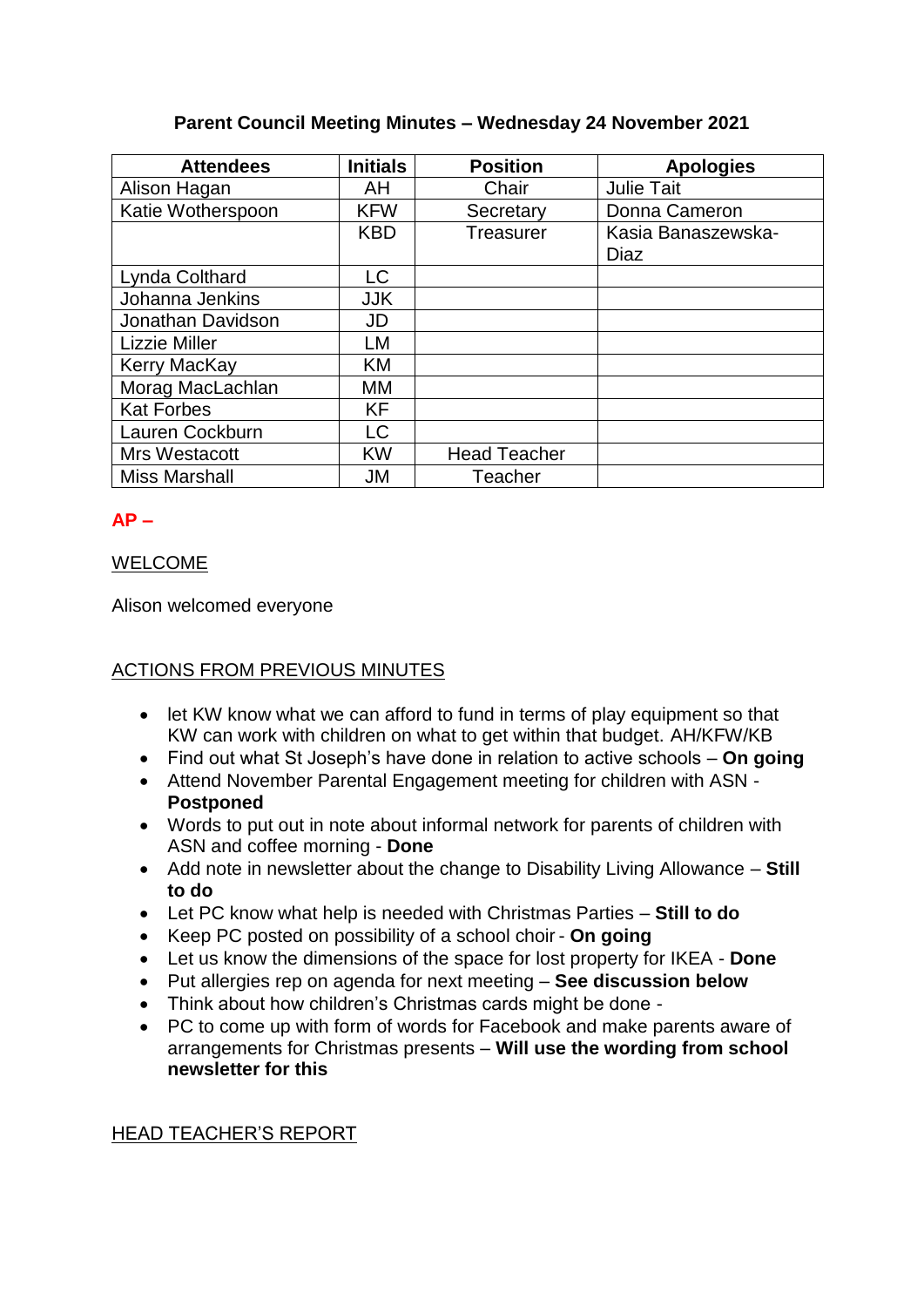**Events** – Thank you for organising this and thank you for buying the treats for the children for different celebrations

**Health & Wellbeing** – Not much changed regarding restrictions although they no longer have to send children home if a teacher is off sick, they can combine classes.

**Events in school** *–* Great book week and anti-bullying week. Thank you to Miss Marshal and Mr O'Connor for organising all that. Catholic education week starts on St Margaret's day and ends on St Andrew's day.

**Christmas Parties** *–* These will be the last week of term. They can't mix the classes for this so they will be in their own classes for it. They will have a tree in the dining room and a crib in the superhero room.

**Foodbank** *–* Would like to do something for this. Does anyone have a local contact for that? **AP – JJK will find one.**

**Attendance** *–* There is a massive problem across the UK with attendance since lock down ended. If you are sick you should stay off but there shouldn't be sustained or regular absences if your child is not unwell. Mr O'Connor has been working two mornings a week with a PSO who the school have been allocated to help get children back to school.

**Behavioural Regulation** *–* Important to make sure, particularly at exciting times like the festive period, to help all children manage and regulate their emotions.

**Funding Requests –** One for outdoor equipment from the Pupil Council and one for support with outdoor learning.

#### QUESTIONS FROM THE PARENT BODY

*Is there an update on when the after school club will open?* – There is no news yet but they are now allowing new lets so we are just waiting for our request to be processed.

*Twice the newsletter has been inaccessible via the sway link please can this be checked beforehand? – Not sure what happened but Miss Smith is looking into it.*

*Please can issues about the bus on the day be sent via text rather than email – eg the accident causing traffic delays and this was after the road closure also coming via email – Yes, will make sure that this happens.*

*Reporting on the newsletter in one breath don't come to school with COVID symptoms then attendance is important in the next is infuriating as a parentplease could this be thought about before putting them in the newsletter together? This really makes parents feel infuriated and judged that they can't do anything correctly when it comes to sending their child to school- it is very ineffective communication. –* See note in Head Teachers Report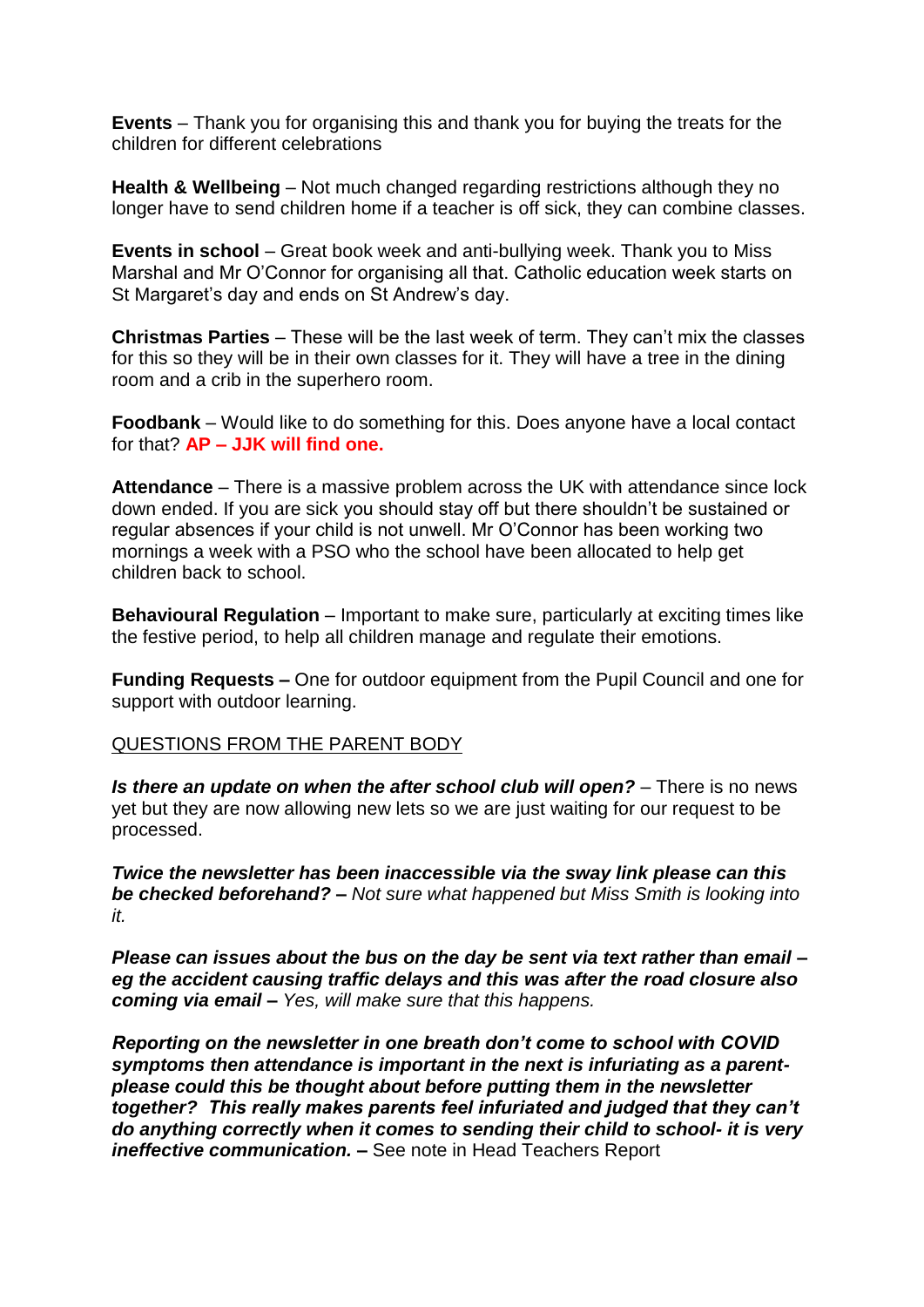*When will we hear about the working groups on restorative justice? – It is just taking time to find timings that work for everyone. There will be more out about this soon to those that were interested.*

**Is there a problem with the school phone lines? –** Not that they know of at the moment but will look into it.

# CHURCH REP UPDATE

We met with Fr Deeley to discuss a number of things.

- Sacraments Do they have to be made in your local parish if you want to do them somewhere else other than your Parish, you have to get your Parish Priests permission. Confirmation this year will be back at St Kentergens. Fr will try and give a bit more notice of sacrament dates this year. He will see if the day for the preparation lessons can be changed to a Sunday, he is going to look into that.
- Preparation is done via church classes but backed up by teaching at school and home
- Church children's choir Fr is happy with this idea but is looking in to whether there is someone who could help run this.
- Can we have 50 children come to mass at church if they are allowed assemblies. The Council will not allow this. They will only allow classes to come together for 'essential' reasons. A number of the parents council have questioned the Council's definition of 'essential' as for Catholics and in a Catholic school going to mass on holy days of obligation is essential.

**AP – JJK** to ask Fr Deeley if he can do a weekly mass for a class and then a class a week could go to mass.

### EQUALITIES REP UPDATE

Looking for people with children with ASN to take turns attending this meeting and feeding back to the equalities rep. We have also put out a note to parents asking them if they would like to be part of an informal group for parents of children with ASN to be able to feed into this Council meeting. JJK will run this.

#### TREASURER'S UPDATE

In the account as of 23 November 2021: £4,810.55

Still to receive match funding for Mount Olympus

Since the last meeting we have received the council annual grant of £488.80 ( this is around £15 less than we have received in the past)

We have a few know payments to come out before the end of the financial year – Christmas parties, House prizes and Easter Eggs.

#### NURSERY COFFEE MORNING FEEDBACK

Three sets of parents came to this. They liked the flyer we had with things to expect from the school and were looking forward to the video.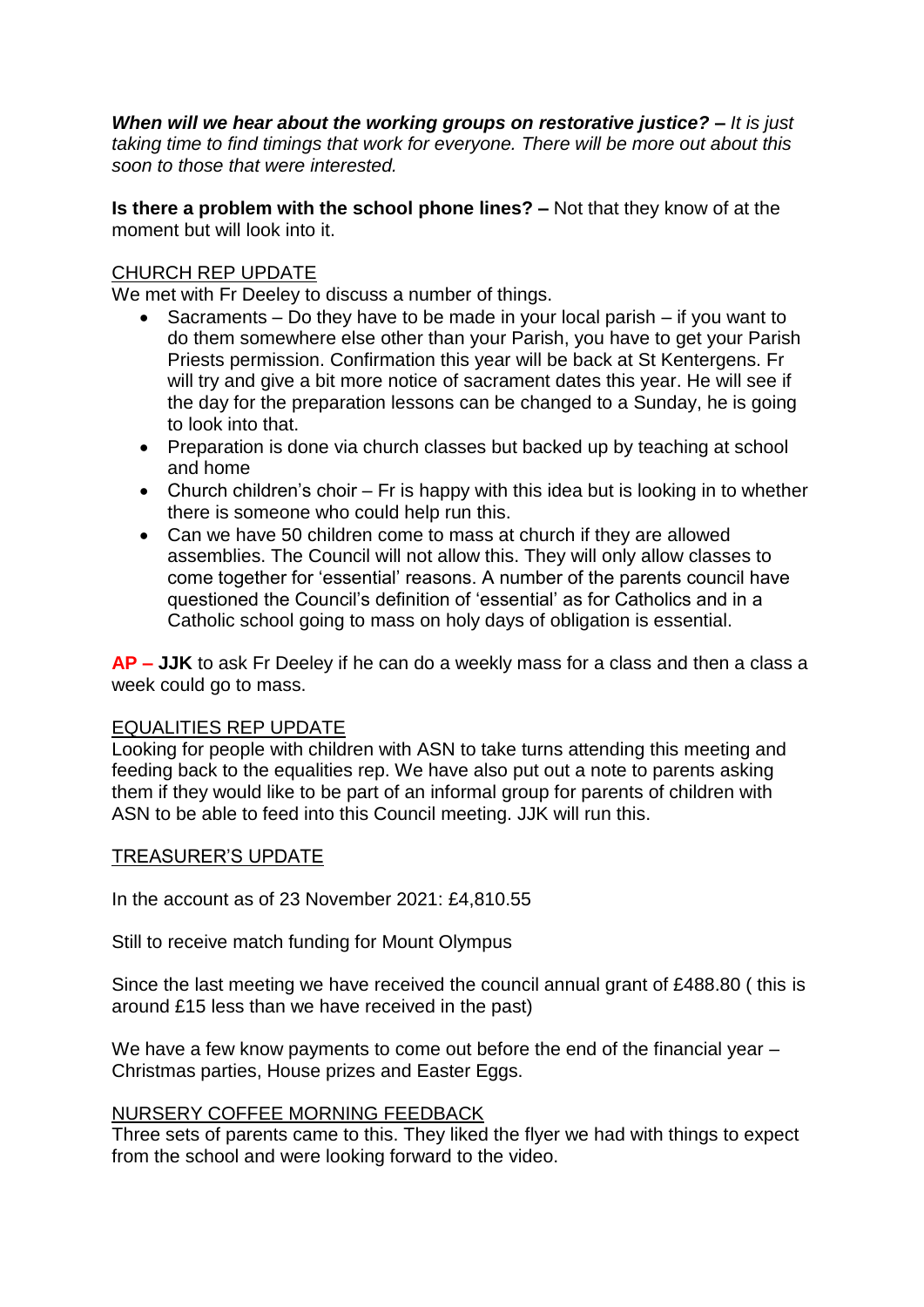# FUNDRAISING UPDATE

*Tesco Community Grants –* About to claim this but it will need a report and receipts towards the end of the year,.

*Christmas Card status –* Just about to place the late order.

*Race to Mount Olympus –* We raised £1,130 (£3,390 with double match funding)

**Help Fund –** KFW asked the rest of the Parents Council if they would be happy to have a ring fenced 'help out fund' for when someone may be struggling to take part in PC led/funded activities.

10 agreed

#### FUNDING REQUESTS

Christmas snacks

P1 Christmas presents – Will need a funding request for this one Basketball net, football goals, chalk board, chalk, etc – have asked for £500 Outdoor learning - storage is the main thing that is needed – around £700

**AP – KW** to send PC a list of what is needed PC to look at what we can get for what price and then decide who is best placed to purchase the equipment.

Proposal has been made to give £750 for play and £750 for outside learning. Put to the rest of the Parent Council and 11 agreed so passed

#### Health Buddies

KFW put the idea of 'Health Buddies' to KW and the rest of the PC. This would see some older pupils take on the role of learning about the different foods children in the school can't have or won't have and ensuring that whenever there are treats for the children at school those buying them (school or PC) are aware of what people can have and that those children who need to avoid things feel included. KW likes this idea and will take it to the rest of the staff to see what they think and how it might work.

**AP – KW** to take this to the staff to see what they think and how it might work and feedback back to KFW.

### AOB

*This was the last meeting of 2021 so have a lovely Christmas and New Year everyone.*

**Next meeting – Wednesday 26 th January 7pm to 8.30pm**